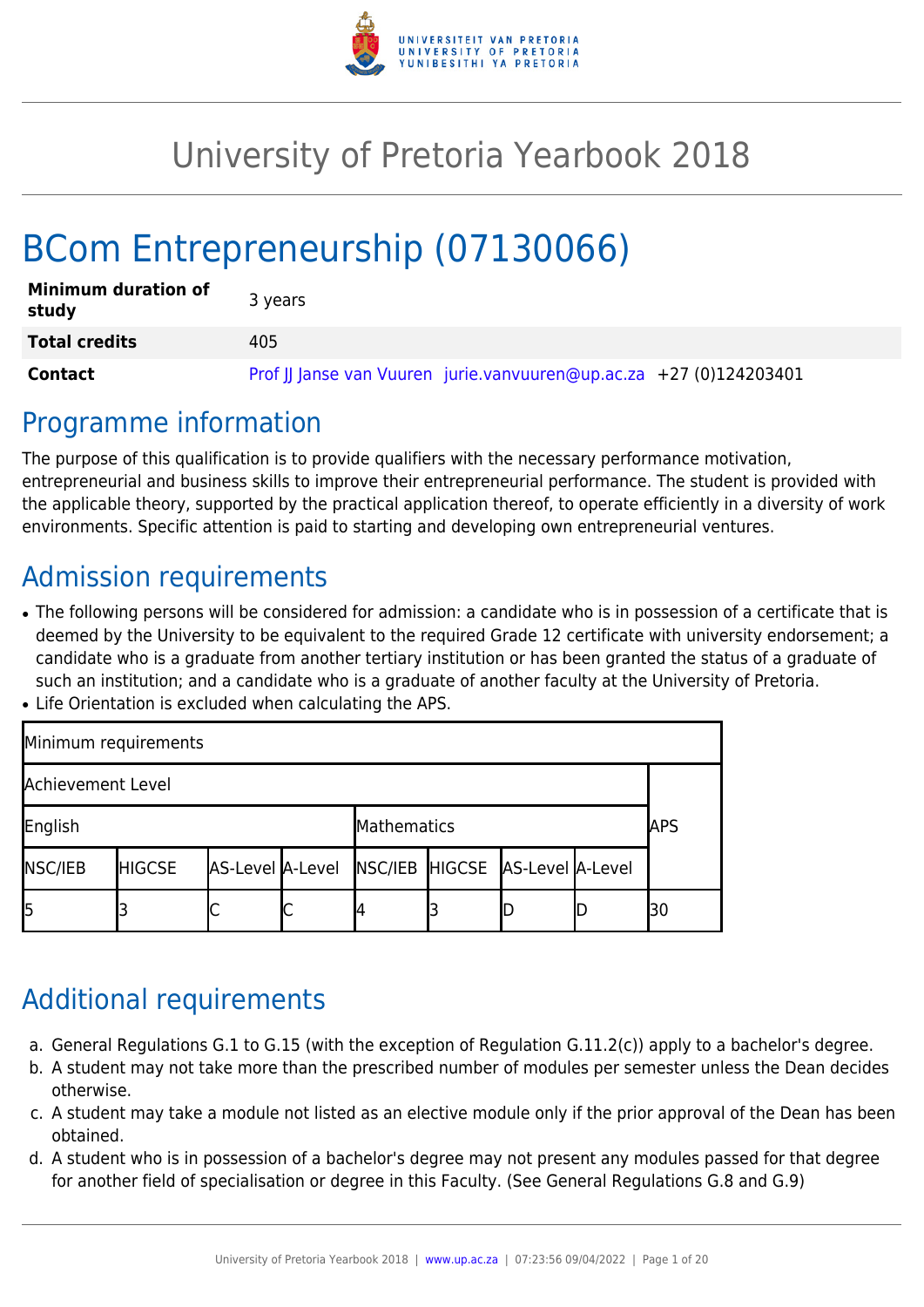

- e. A module passed at 300-level shall only be recognised for degree purposes if the corresponding prescribed module(s) at 200-level has/have been passed, unless the Dean decides otherwise, with the proviso that the following modules which are offered at 300-level only, are also considered "major subjects": Labour law 311 (ABR 311), Labour relations 320 (ABV 320) and International business management 359 and 369 (OBS 359 and 369); only two 14-week modules, or the equivalent thereof, that are not preceded by the 100- and 200 level modules, may be taken for degree purposes. In other words, at least four 14-week modules must be taken at 300-level that are preceded by the 100- and 200-level, except for modules offered on 200- and 300 level only.
- f. A module already passed may only be repeated with the approval of the Dean.
- g. A module passed may not be taken into account for more than one degree or field of specialisation.
- h. It remains the student's responsibility to ascertain, prior to registration, whether all the modules he/she intends taking can be accommodated in the class, test and examination timetables.
- i. The Faculty of Economic and Management Sciences supports an outcomes-based education system and places a high premium on the development of specific academic competences. Class attendance in all modules and for the full duration of all programmes is therefore compulsory for all students.
- j. The Dean has the right of authorisation regarding matters not provided for in the General Regulations or the Faculty Regulations.

## Other programme-specific information

#### **Note**:

- Please refer to the individual modules for prerequisites.
- FRK 122 is a terminating module. Candidates will not be able to continue with Financial accounting in the second or third year.
- FBS 212 and 222 are terminating modules. Candidates will not be able to continue with Financial management at 300-level.

#### **Specialisation modules**: OBS 313, 323.

#### **"Major subject"**

To be considered a "major subject" the equivalent of four 14-week modules, including two at 300-level, must be passed provided that:

- the following modules which are offered at 300-level only, are also considered "major subjects": Labour law 311 (ABR 311), Labour relations 320 (ABV 320), and International business management 359 and 369 (OBS 359 and 369);
- only two 14-week modules, or the equivalent thereof, that are not preceded by the 100- and 200-level modules, may be taken for degree purposes. In other words, at least four 14-week modules must be taken at 300-level that are preceded by the 100- and 200-level, except for modules offered on 200- and 300-level only.

## Promotion to next study year

According to General Regulation G.3 students have to comply with certain requirements as set by the Faculty Board.

- a. A student must pass at least 4 core semester or 2 core year modules to be admitted to the subsequent year of study.
- b. If a student has passed less than the required minimum of 4 core semester or 2 core year modules, he/she will not be readmitted to the Faculty of Economic and Management Sciences. Such a student may apply in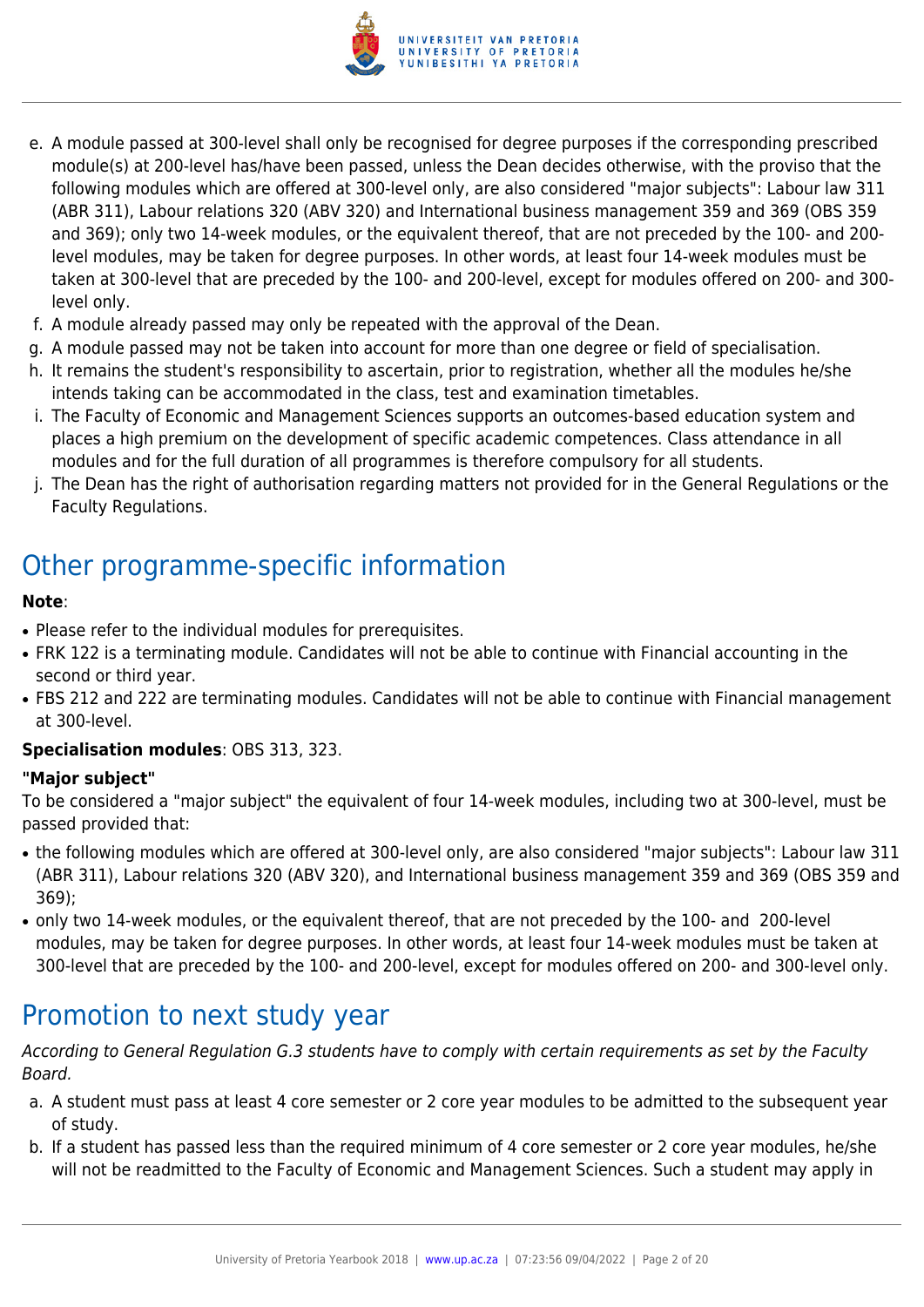

writing to the Faculty's Admissions Committee to be readmitted conditionally – with the proviso that the Admissions Committee may set further conditions with regards to the student's academic progress. The Faculty's Admissions Committee may deny a student's application for readmission.

- c. If a student has been readmitted conditionally, his/her academic progress will be monitored after the first semester examinations to determine whether he/she has complied with the requirements set by the Admissions Committee. If not, his/her studies will be suspended.
- d. A student whose studies have been suspended because of his/her poor academic performance has the right to appeal against the decision of the Faculty's Admissions Committee.
- e. A student may be refused promotion to a subsequent year of study if the prescribed tuition fees are not paid.
- f. A student may be refused admission to the examination, or promotion to a subsequent year of study or promotion in a module (if applicable) if he/ she fails to fulfil the attendance requirements. Class attendance in all modules and for the full duration of all programmes is compulsory for all students.

## Pass with distinction

- a. A degree may be awarded with distinction provided the candidate meets the following criteria:
- i. Completes the degree within three years;
- ii. Obtains a Cumulative Grade Point Average CGPA) of 75%;
- iii. Repeated passed modules will not be considered. The initial pass mark of module will be used when calculating the GPA.
- b. Transferees from other faculties and from other universities who still complete their bachelor degrees (including credits transferred and recognised from the degrees they registered for originally) within three years will be considered as exceptional cases by the Dean.
- c. The GPA will be not be rounded up to a whole number.
- d. Exceptional cases will be considered by the Dean.

## General information

## **Minimum requirements for bachelor's degrees; semester and year modules; new regulations**

- 1. Students who commenced their studies before 2015 must complete the programme in terms of the curriculum of the year in which they commenced their studies, or in terms of the curriculum of the year in which they switched to their current field of specialisation. Students who prefer to do so may, however, apply to change over to the latest curriculum, but then they should comply with all the requirements thereof and they may not revert to the regulations of an earlier year.
- 2. Students who are registering for a degree programme for the first time in 2015 must take the modules indicated under the particular field of specialisation.

**Please note**: Only two 14-week modules, or the equivalent thereof, that are not preceded by the 100- and 200 level modules, may be taken for degree purposes. In other words, at least four 14-week modules must be taken at 300-level that are preceded by the 100- and 200-level, except for modules offered on 200- and 300-level only. It is thus the responsibility of students to ensure before registration, that their curricula comply with all the requirements of the applicable regulations.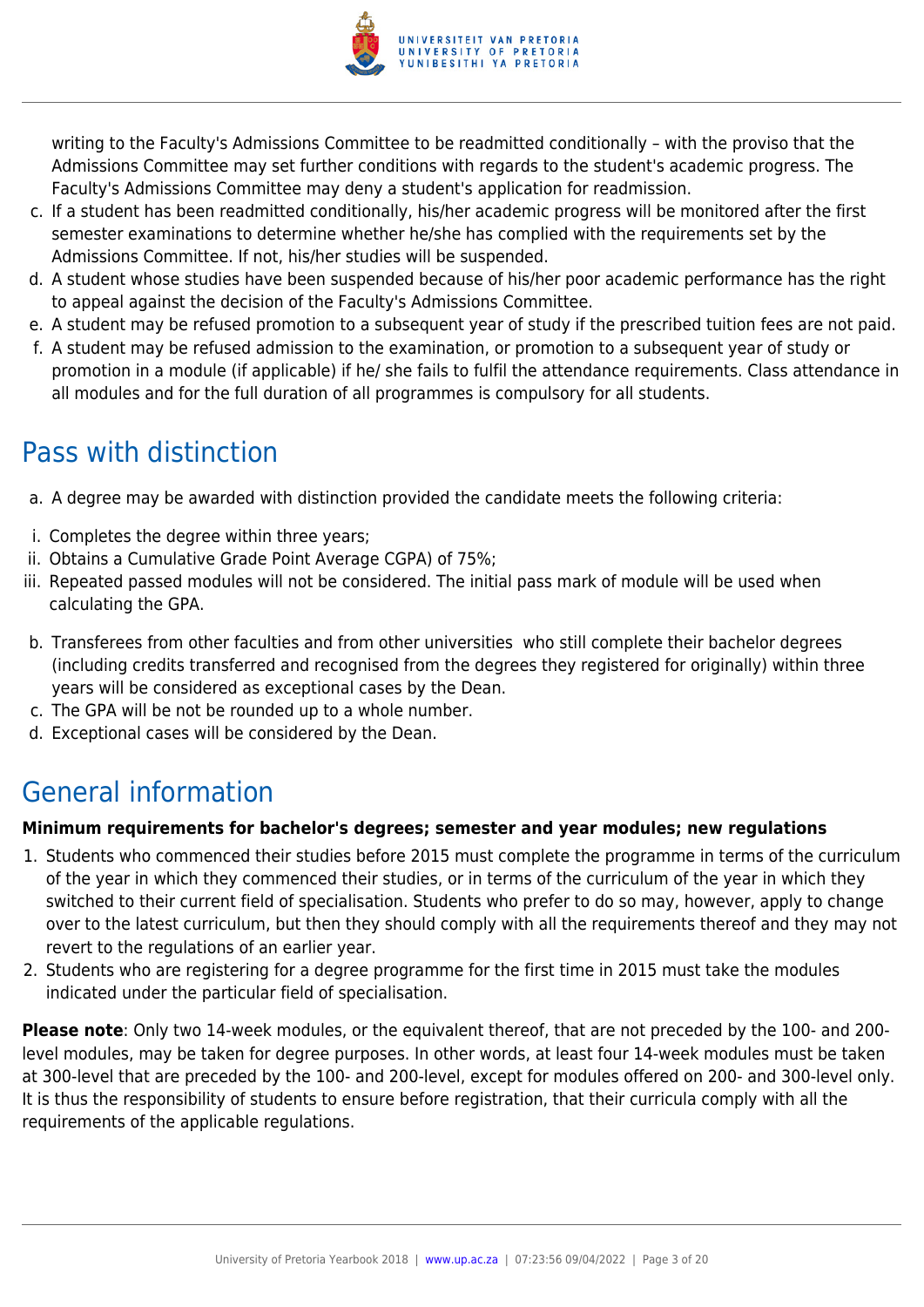

## Curriculum: Year 1

**Minimum credits: 112**

## **Fundamental modules**

## **Academic information management 111 (AIM 111)**

| <b>Module credits</b>         | 4.00                                                                                                                                                                                                                                                                                                                          |
|-------------------------------|-------------------------------------------------------------------------------------------------------------------------------------------------------------------------------------------------------------------------------------------------------------------------------------------------------------------------------|
| Service modules               | Faculty of Engineering, Built Environment and Information Technology<br><b>Faculty of Education</b><br>Faculty of Economic and Management Sciences<br><b>Faculty of Humanities</b><br>Faculty of Law<br><b>Faculty of Health Sciences</b><br>Faculty of Natural and Agricultural Sciences<br>Faculty of Theology and Religion |
| <b>Prerequisites</b>          | No prerequisites.                                                                                                                                                                                                                                                                                                             |
| <b>Contact time</b>           | 2 lectures per week                                                                                                                                                                                                                                                                                                           |
| Language of tuition           | Separate classes for Afrikaans and English                                                                                                                                                                                                                                                                                    |
| <b>Department</b>             | <b>Information Science</b>                                                                                                                                                                                                                                                                                                    |
| <b>Period of presentation</b> | Semester 1                                                                                                                                                                                                                                                                                                                    |

#### **Module content**

Find, evaluate, process, manage and present information resources for academic purposes using appropriate technology.

## **Academic information management 121 (AIM 121)**

| <b>Module credits</b>         | 4.00                                                                                                                                                                                                                                                                                                                                                                         |
|-------------------------------|------------------------------------------------------------------------------------------------------------------------------------------------------------------------------------------------------------------------------------------------------------------------------------------------------------------------------------------------------------------------------|
| <b>Service modules</b>        | Faculty of Engineering, Built Environment and Information Technology<br><b>Faculty of Education</b><br>Faculty of Economic and Management Sciences<br><b>Faculty of Humanities</b><br>Faculty of Law<br><b>Faculty of Health Sciences</b><br><b>Faculty of Natural and Agricultural Sciences</b><br>Faculty of Theology and Religion<br><b>Faculty of Veterinary Science</b> |
| <b>Prerequisites</b>          | No prerequisites.                                                                                                                                                                                                                                                                                                                                                            |
| <b>Contact time</b>           | 2 lectures per week                                                                                                                                                                                                                                                                                                                                                          |
| <b>Language of tuition</b>    | Separate classes for Afrikaans and English                                                                                                                                                                                                                                                                                                                                   |
| <b>Department</b>             | <b>Informatics</b>                                                                                                                                                                                                                                                                                                                                                           |
| <b>Period of presentation</b> | Semester 2                                                                                                                                                                                                                                                                                                                                                                   |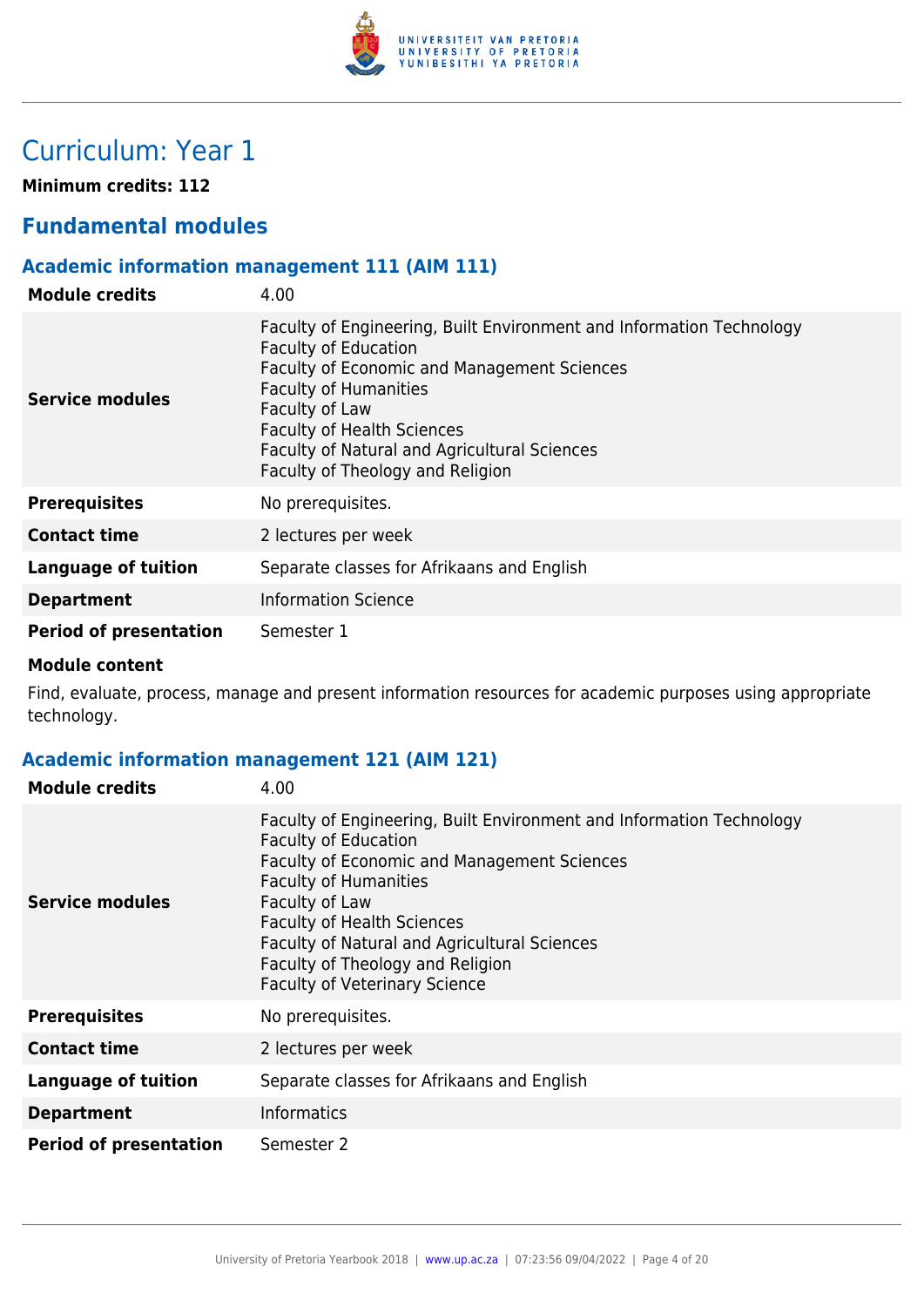

Apply effective search strategies in different technological environments. Demonstrate the ethical and fair use of information resources. Integrate 21st-century communications into the management of academic information.

## **Academic literacy for Economic and Management Sciences 124 (ALL 124)**

| <b>Module credits</b>         | 6.00                                        |
|-------------------------------|---------------------------------------------|
| <b>Service modules</b>        | Faculty of Economic and Management Sciences |
| <b>Prerequisites</b>          | No prerequisites.                           |
| <b>Contact time</b>           | 2 lectures per week                         |
| <b>Language of tuition</b>    | Module is presented in English              |
| <b>Department</b>             | Unit for Academic Literacy                  |
| <b>Period of presentation</b> | Semester 1 and Semester 2                   |

#### **Module content**

This module intends to equip students with the competence in reading and writing required in the four high impact modules: Business Management, Financial Accounting, Statistics and Economics. Students will also be equipped to interpret and draw figures and graphs and to do computations and manage relevant formulas. During Semester 1 students engage with the online computer program MyFoundationsLab individually in a flexible learning environment, and during Semester 2 they attend the scheduled contact sessions and do the coursework. This module is offered by the Faculty of Humanities.

## **Academic orientation 107 (UPO 107)**

| <b>Module credits</b>         | 0.00                                          |
|-------------------------------|-----------------------------------------------|
| Language of tuition           | Afrikaans and English are used in one class   |
| <b>Department</b>             | Economic and Management Sciences Deans Office |
| <b>Period of presentation</b> | Year                                          |

## **Core modules**

## **Marketing Management 120 (BEM 120)**

| 10.00                                                                |
|----------------------------------------------------------------------|
| Faculty of Engineering, Built Environment and Information Technology |
| 3 lectures per week                                                  |
| Separate classes for Afrikaans and English                           |
| Marketing Management                                                 |
| Semester 2                                                           |
|                                                                      |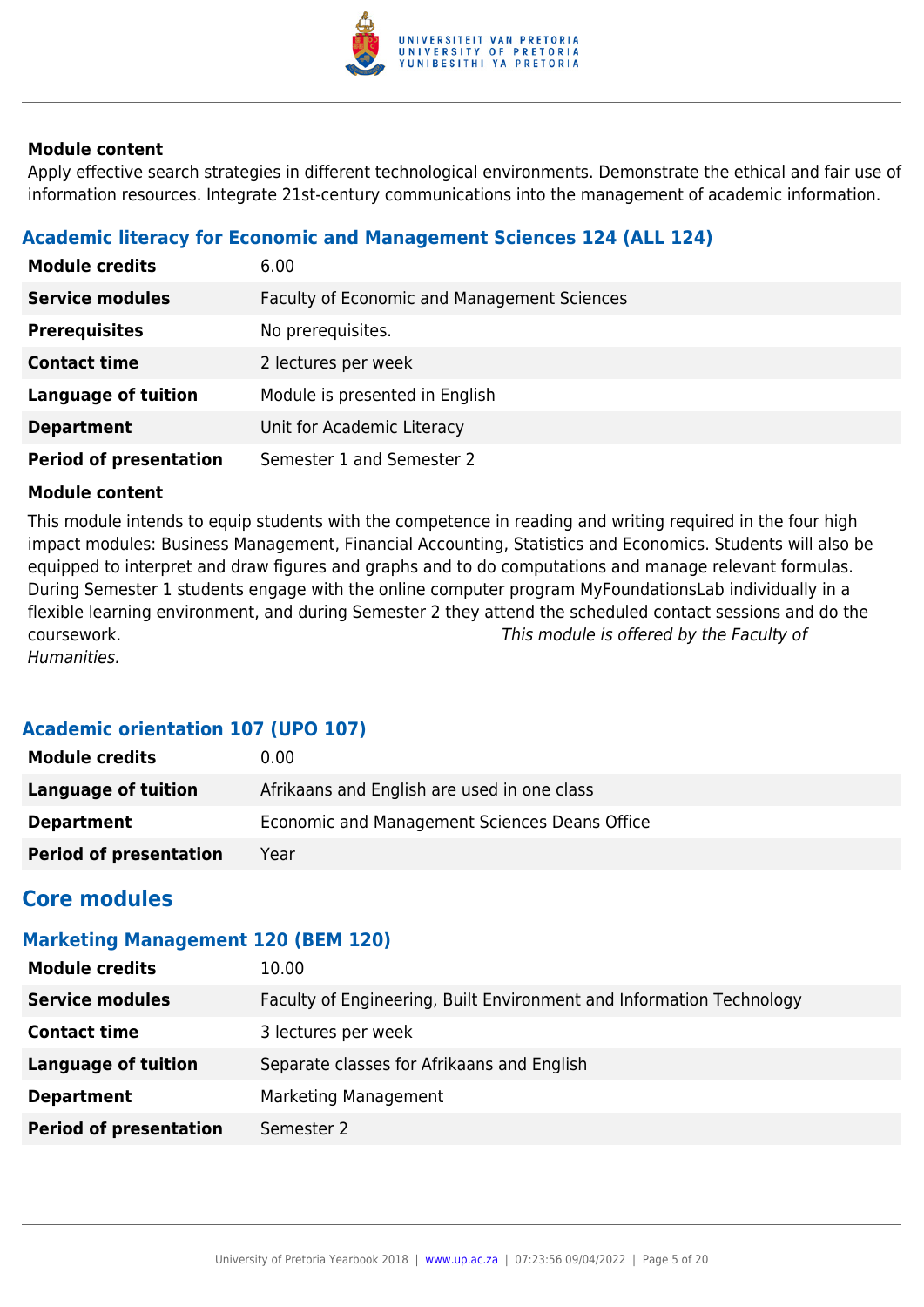

This module provides an overview of the fundamentals of marketing by considering the exchange process, customer value, marketing research and the development of a marketing plan. It also addresses the marketing mix elements with specific focus on the seven service marketing elements namely the service product, physical evidence, people, process, distribution, pricing and integrated marketing communication.

## **Economics 110 (EKN 110)**

| <b>Module credits</b>         | 10.00                                                                                                                                                                               |
|-------------------------------|-------------------------------------------------------------------------------------------------------------------------------------------------------------------------------------|
| <b>Service modules</b>        | Faculty of Engineering, Built Environment and Information Technology<br><b>Faculty of Education</b><br><b>Faculty of Humanities</b><br>Faculty of Natural and Agricultural Sciences |
| <b>Prerequisites</b>          | No prerequisites.                                                                                                                                                                   |
| <b>Contact time</b>           | 1 discussion class per week, 2 lectures per week                                                                                                                                    |
| <b>Language of tuition</b>    | Separate classes for Afrikaans and English                                                                                                                                          |
| <b>Department</b>             | Economics                                                                                                                                                                           |
| <b>Period of presentation</b> | Semester 1                                                                                                                                                                          |

#### **Module content**

This module deals with the core principles of economics. A distinction between macroeconomics and microeconomics is made. A discussion of the market system and circular flow of goods, services and money is followed by a section dealing with microeconomic principles, including demand and supply analysis, consumer behaviour and utility maximisation, production and the costs thereof, and the different market models and firm behaviour. Labour market institutions and issues, wage determination, as well as income inequality and poverty are also addressed. A section of money, banking, interest rates and monetary policy concludes the course.

#### **Economics 120 (EKN 120)**

| <b>Module credits</b>         | 10.00                                                                                                                                                                                      |
|-------------------------------|--------------------------------------------------------------------------------------------------------------------------------------------------------------------------------------------|
| <b>Service modules</b>        | Faculty of Engineering, Built Environment and Information Technology<br><b>Faculty of Education</b><br><b>Faculty of Humanities</b><br><b>Faculty of Natural and Agricultural Sciences</b> |
| <b>Prerequisites</b>          | EKN 110 GS or EKN 113 GS and at least 4 (50-59%) in Mathematics in the Grade<br>12 examination or 60% in STK 113 and concurrently registered for STK 123                                   |
| <b>Contact time</b>           | 1 discussion class per week, 2 lectures per week                                                                                                                                           |
| <b>Language of tuition</b>    | Separate classes for Afrikaans and English                                                                                                                                                 |
| <b>Department</b>             | Economics                                                                                                                                                                                  |
| <b>Period of presentation</b> | Semester 2                                                                                                                                                                                 |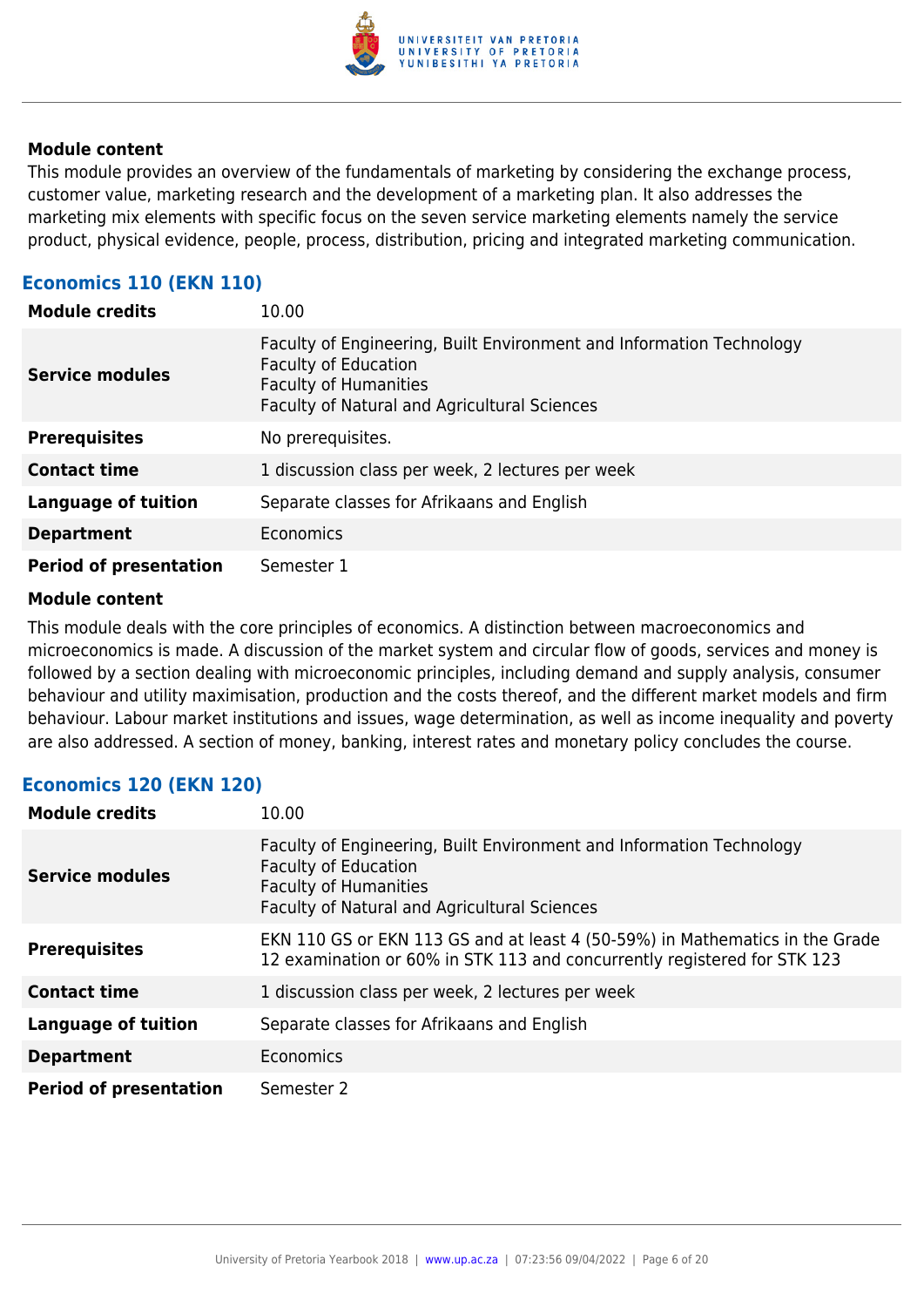

This module deals with the core principles of economics, especially macroeconomic measurement the private and public sectors of the South African economy receive attention, while basic macroeconomic relationships and the measurement of domestic output and national income are discussed. Aggregate demand and supply analysis stands core to this course which is also used to introduce students to the analysis of economic growth, unemployment and inflation. The microeconomics of government is addressed in a separate section, followed by a section on international economics, focusing on international trade, exchange rates and the balance of payments. The economics of developing countries and South Africa in the global economy conclude the course.

| <b>Module credits</b>         | 10.00                                                                                                                                                                 |
|-------------------------------|-----------------------------------------------------------------------------------------------------------------------------------------------------------------------|
| <b>Service modules</b>        | Faculty of Engineering, Built Environment and Information Technology<br><b>Faculty of Education</b><br>Faculty of Law<br>Faculty of Natural and Agricultural Sciences |
| <b>Prerequisites</b>          | No prerequisites.                                                                                                                                                     |
| <b>Contact time</b>           | 4 lectures per week                                                                                                                                                   |
| <b>Language of tuition</b>    | Separate classes for Afrikaans and English                                                                                                                            |
| <b>Department</b>             | Accounting                                                                                                                                                            |
| <b>Period of presentation</b> | Semester 1                                                                                                                                                            |

## **Financial accounting 111 (FRK 111)**

#### **Module content**

The nature and function of accounting; the development of accounting; financial position; financial result; the recording process; processing of accounting data; treatment of VAT; elementary income statement and balance sheet; flow of documents; accounting systems; introduction to internal control and internal control measures; bank reconciliations; control accounts; adjustments; financial statements of a sole proprietorship; the accounting framework.

#### **Financial accounting 122 (FRK 122)**

| <b>Module credits</b>         | 12.00                                                                                                                                  |
|-------------------------------|----------------------------------------------------------------------------------------------------------------------------------------|
| <b>Service modules</b>        | Faculty of Engineering, Built Environment and Information Technology<br>Faculty of Law<br>Faculty of Natural and Agricultural Sciences |
| <b>Prerequisites</b>          | FRK 111 GS or FRK 133, FRK 143                                                                                                         |
| <b>Contact time</b>           | 4 lectures per week                                                                                                                    |
| Language of tuition           | Separate classes for Afrikaans and English                                                                                             |
| <b>Department</b>             | Accounting                                                                                                                             |
| <b>Period of presentation</b> | Semester 2                                                                                                                             |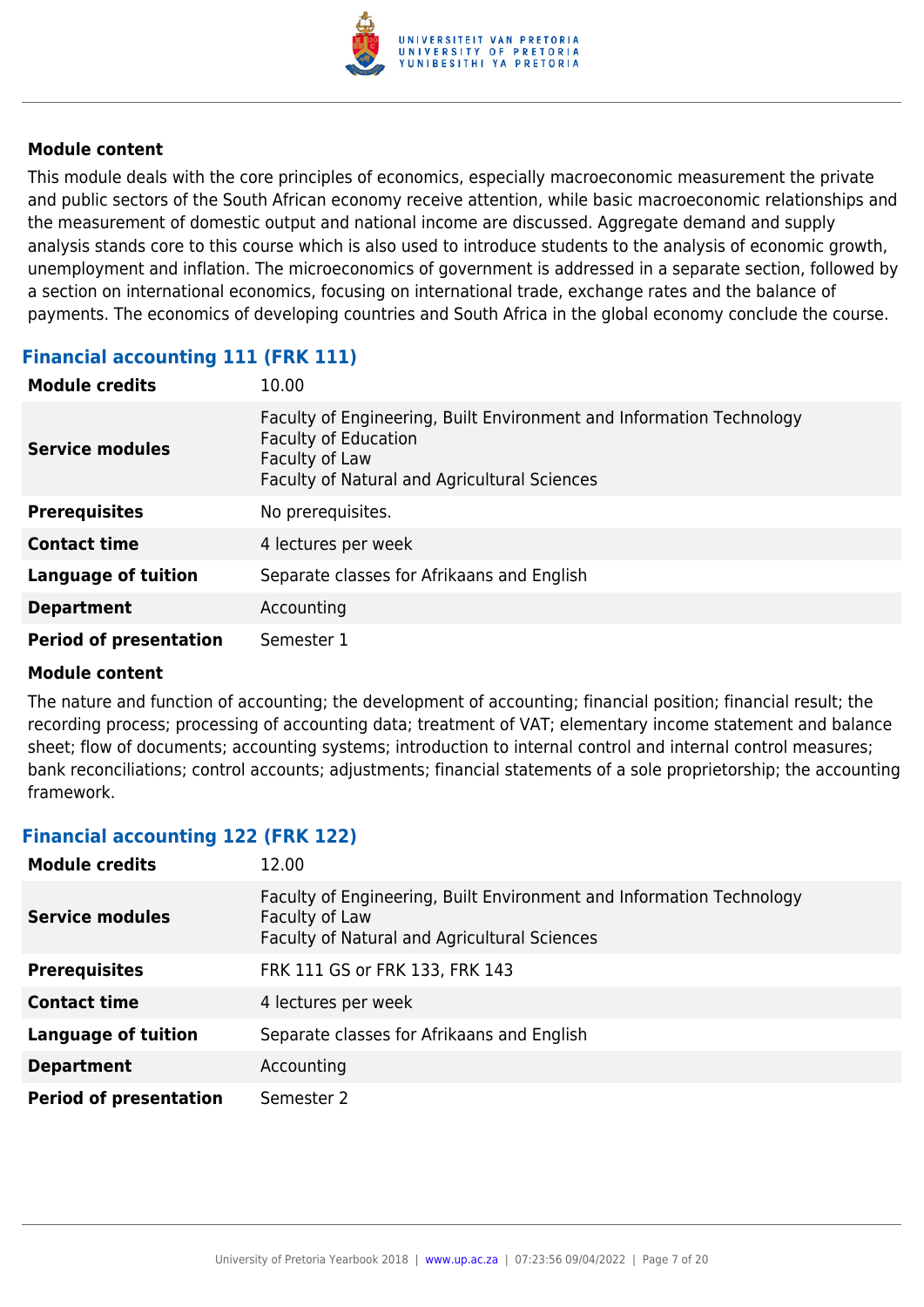

Budgeting, payroll accounting, taxation – income tax and an introduction to other types of taxes, credit and the new Credit Act, insurance, accounting for inventories (focus on inventory and the accounting entries, not calculations), interpretation of financial statements.

#### **Business management 114 (OBS 114)**

| <b>Module credits</b>         | 10.00                                                                                                                                                                               |
|-------------------------------|-------------------------------------------------------------------------------------------------------------------------------------------------------------------------------------|
| <b>Service modules</b>        | Faculty of Engineering, Built Environment and Information Technology<br><b>Faculty of Education</b><br><b>Faculty of Humanities</b><br>Faculty of Natural and Agricultural Sciences |
| <b>Prerequisites</b>          | May not be included in the same curriculum as OBS 155                                                                                                                               |
| <b>Contact time</b>           | 3 lectures per week                                                                                                                                                                 |
| <b>Language of tuition</b>    | Separate classes for Afrikaans and English                                                                                                                                          |
| <b>Department</b>             | <b>Business Management</b>                                                                                                                                                          |
| <b>Period of presentation</b> | Semester 1                                                                                                                                                                          |

#### **Module content**

Introduction to business management as a science; the environment in which the enterprise operates; the field of business, the mission and goals of an enterprise; management and entrepreneurship. Responsible leadership and the role of a business in society. The choice of a form of enterprise; the choice of products and/or services; profit and cost planning for different sizes of operating units; the choice of location; the nature of production processes and the layout of the plant or operating unit.

Introduction to and overview of general management, especially regarding the five management tasks: strategic management; contemporary developments and management issues; financial management; marketing and public relations. Introduction to and overview of the value chain model; management of the input; management of the purchasing function; management of the transformation process with specific reference to production and operations management; human resources management and information management; corporate governance and black economic empowerment (BEE).

#### **Business management 124 (OBS 124)**

| <b>Module credits</b>         | 10.00                                                                                                                                                                               |
|-------------------------------|-------------------------------------------------------------------------------------------------------------------------------------------------------------------------------------|
| <b>Service modules</b>        | Faculty of Engineering, Built Environment and Information Technology<br><b>Faculty of Education</b><br><b>Faculty of Humanities</b><br>Faculty of Natural and Agricultural Sciences |
| <b>Prerequisites</b>          | Admission to the examination in OBS 114                                                                                                                                             |
| <b>Contact time</b>           | 3 lectures per week                                                                                                                                                                 |
| <b>Language of tuition</b>    | Separate classes for Afrikaans and English                                                                                                                                          |
| <b>Department</b>             | <b>Business Management</b>                                                                                                                                                          |
| <b>Period of presentation</b> | Semester 2                                                                                                                                                                          |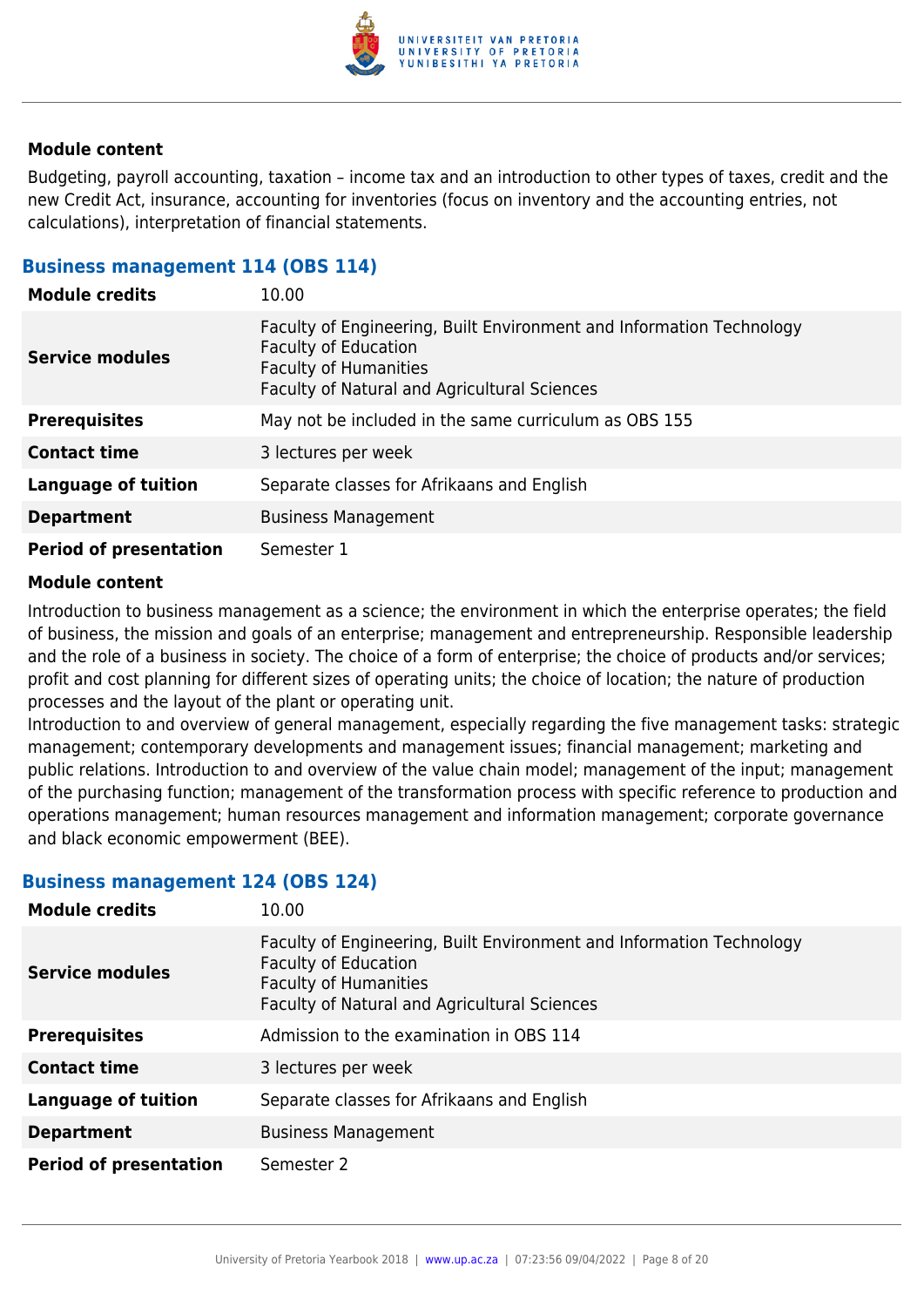

The nature and development of entrepreneurship; the individual entrepreneur and characteristics of South African entrepreneurs. Creativity and innovation, opportunity finding and exploitation. The business plan and resource requirements are explored. Getting started (business start up). Exploring different routes to entrepreneurship: entering a family business, buying a franchise, home-based business and the business buyout. This semester also covers how entrepreneurs can network and find support in their environments. Case studies of successful entrepreneurs - also South African entrepreneurs - are studied.

## **Statistics 110 (STK 110)**

| <b>Module credits</b>         | 13.00                                                                                                                                                                                      |
|-------------------------------|--------------------------------------------------------------------------------------------------------------------------------------------------------------------------------------------|
| <b>Service modules</b>        | Faculty of Engineering, Built Environment and Information Technology<br><b>Faculty of Education</b><br><b>Faculty of Humanities</b><br><b>Faculty of Natural and Agricultural Sciences</b> |
| <b>Prerequisites</b>          | At least 5 (60-69%) in Mathematics in the Grade 12 examination. Candidates who<br>do not qualify for STK 110 must register for STK 113 and STK 123                                         |
| <b>Contact time</b>           | 1 practical per week, 1 tutorial per week, 3 lectures per week                                                                                                                             |
| <b>Language of tuition</b>    | Separate classes for Afrikaans and English                                                                                                                                                 |
| <b>Department</b>             | <b>Statistics</b>                                                                                                                                                                          |
| <b>Period of presentation</b> | Semester 1                                                                                                                                                                                 |

#### **Module content**

Descriptive statistics:

Sampling and the collection of data; frequency distributions and graphical representations. Descriptive measures of location and dispersion.

Probability and inference:

Introductory probability theory and theoretical distributions. Sampling distributions. Estimation theory and hypothesis testing of sampling averages and proportions (one and two-sample cases). Identification, use, evaluation and interpretation of statistical computer packages and statistical techniques.

## **Statistics 113 (STK 113)**

| <b>Module credits</b>         | 11.00                                                                                                              |
|-------------------------------|--------------------------------------------------------------------------------------------------------------------|
| Service modules               | <b>Faculty of Education</b><br><b>Faculty of Humanities</b><br><b>Faculty of Natural and Agricultural Sciences</b> |
| <b>Prerequisites</b>          | No prerequisites.                                                                                                  |
| <b>Contact time</b>           | 1 practical per week, 1 tutorial per week, 3 lectures per week                                                     |
| Language of tuition           | Separate classes for Afrikaans and English                                                                         |
| <b>Department</b>             | <b>Statistics</b>                                                                                                  |
| <b>Period of presentation</b> | Semester 1                                                                                                         |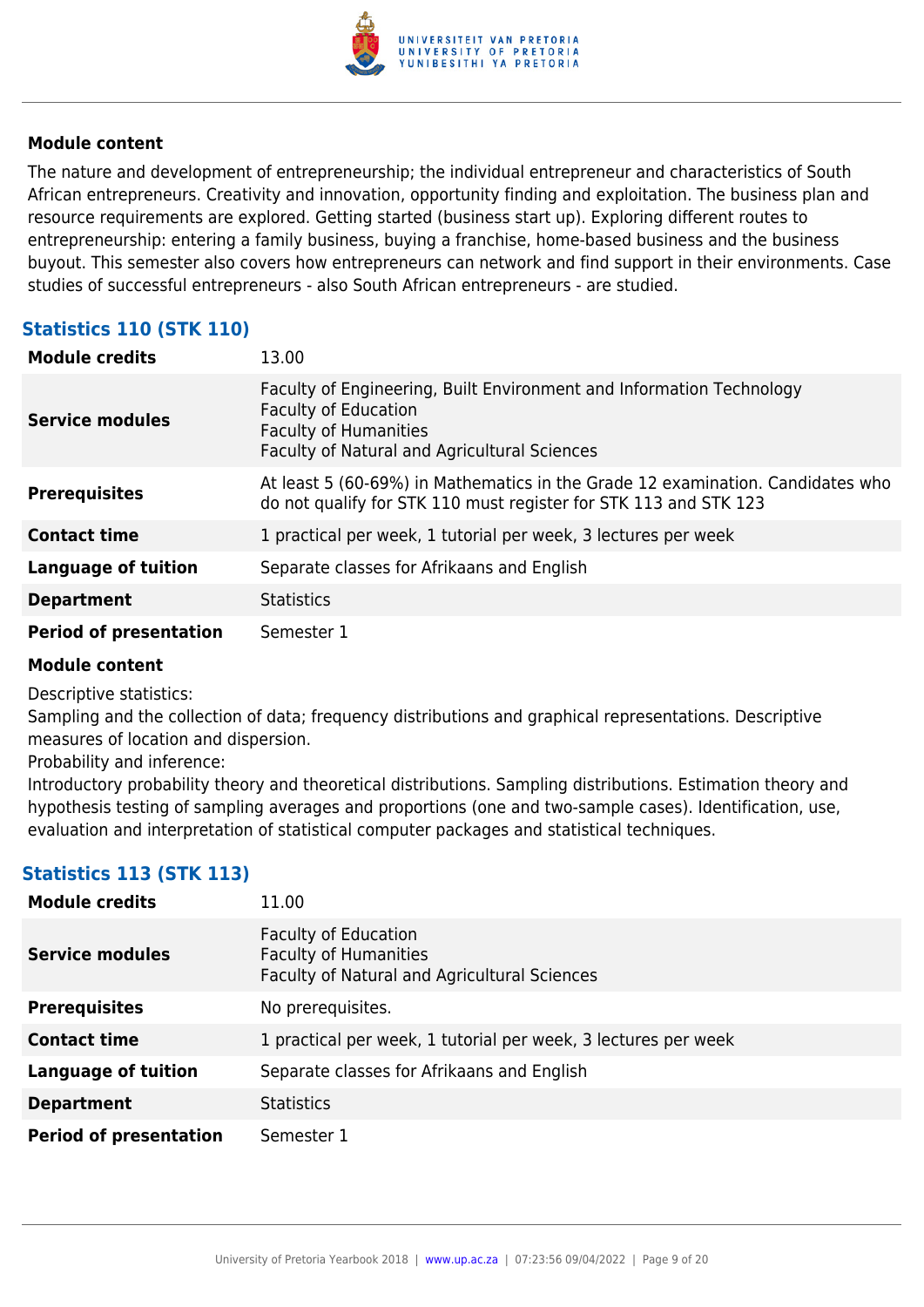

\*On its own, STK 113 and 123 will not be recognised for degree purposes, but exemption will be granted for STK 110.

Data operations and transformations:

Introductory concepts, the role of statistic, various types of data and the number system. Concepts underlying linear, quadratic, exponential, hyperbolic, logarithmic transformations of quantitative data, graphical representations, solving of equations, interpretations. Determining linear equations in practical situations. Characteristics of logarithmic functions. The relationship between the exponential and logarithmic functions in economic and related problems. Systems of equations in equilibrium. Additional concepts relating to data processing, functions and inverse functions, sigma notation, factorial notation, sequences and series, inequalities (strong, weak, absolute, conditional, double) and absolute values.

Descriptive statistics – Univariate:

Sampling and the collection of data, frequency distributions and graphical representations. Descriptive measures of location and dispersion. Introductory probability theory. Identification, use, evaluation and interpretation of statistical computer packages and statistical techniques.

The weekly one hour practical is presented during the last seven weeks of the semester.

| <b>Module credits</b>         | 13.00                                                                                                                                                                                      |
|-------------------------------|--------------------------------------------------------------------------------------------------------------------------------------------------------------------------------------------|
| <b>Service modules</b>        | Faculty of Engineering, Built Environment and Information Technology<br><b>Faculty of Education</b><br><b>Faculty of Humanities</b><br><b>Faculty of Natural and Agricultural Sciences</b> |
| <b>Prerequisites</b>          | STK 110 GS or both STK 113 GS and STK 123 GS or both WST 133 and WST 143 or<br>STK 133 and STK 143                                                                                         |
| <b>Contact time</b>           | 1 practical per week, 1 tutorial per week, 3 lectures per week                                                                                                                             |
| <b>Language of tuition</b>    | Separate classes for Afrikaans and English                                                                                                                                                 |
| <b>Department</b>             | <b>Statistics</b>                                                                                                                                                                          |
| <b>Period of presentation</b> | Semester 2                                                                                                                                                                                 |

# **Statistics 120 (STK 120)**

#### **Module content**

Multivariate statistics:

Analysis of variance, categorical data analysis, distribution-free methods, curve fitting, regression and correlation, the analysis of time series and indices.

Statistical and economic applications of quantitative techniques:

Systems of linear equations: drafting, matrices, solving and application. Optimisation; linear functions (two and more independent variables), non-linear functions (one and two independent variables). Marginal and total functions. Stochastic and deterministic variables in statistical and economic context: producers' and consumers' surplus, distribution functions, probability distributions, probability density functions. Identification, use, evaluation, interpretation of statistical computer packages and statistical techniques.

## This module is also presented as an anti-semester bilingual module.

## **Statistics 123 (STK 123)**

**Module credits** 12.00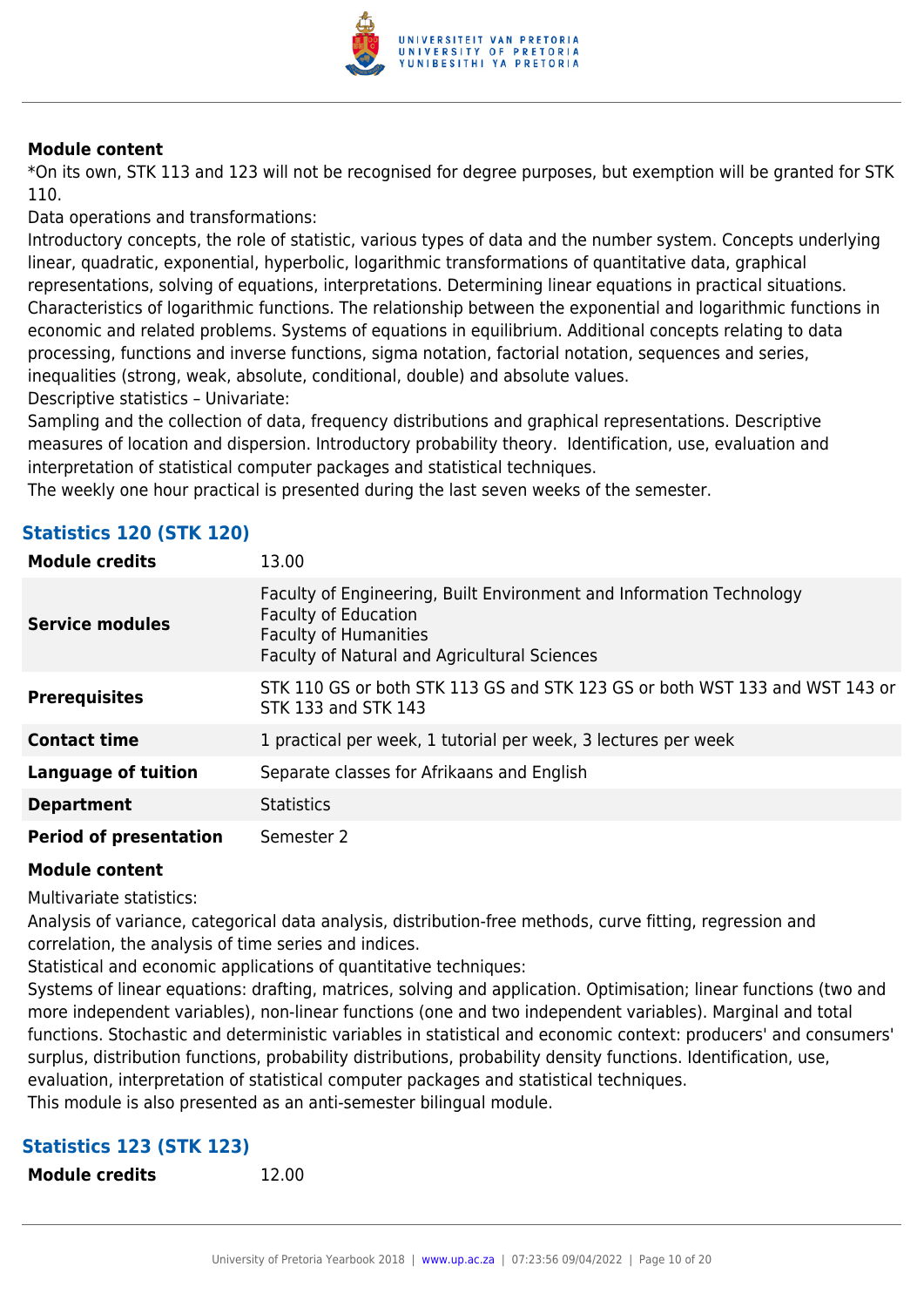

| <b>Service modules</b>        | <b>Faculty of Education</b><br><b>Faculty of Humanities</b><br>Faculty of Natural and Agricultural Sciences |
|-------------------------------|-------------------------------------------------------------------------------------------------------------|
| <b>Prerequisites</b>          | <b>STK 113 GS</b>                                                                                           |
| <b>Contact time</b>           | 1 practical per week, 1 tutorial per week, 3 lectures per week                                              |
| <b>Language of tuition</b>    | Separate classes for Afrikaans and English                                                                  |
| <b>Department</b>             | <b>Statistics</b>                                                                                           |
| <b>Period of presentation</b> | Semester 2                                                                                                  |

\*On its own, STK 113 and 123 will not be recognized for degree purposes, but exemption will be granted for STK 110.

Optimisation techniques with economic applications: Data transformations and relationships with economic applications, operations and rules, linear, quadratic, exponential, hyperbolic and logarithmic functions; systems of equations in equilibrium, system of linear inequalities, solving of linear programming problems by means of the graphical and extreme point methods. Applications of differentiation and integration in statistic and economic related problems: the limit of a function, continuity, rate of change, the derivative of a function, differentiation rules, higher order derivatives, optimisation techniques, the area under a curve and applications of definite integrals. Probability and inference: Theoretical distributions. Sampling distributions. Estimation theory and hypothesis testing of sampling averages and proportions (one-sample and two-sample cases). Identification, use, evaluation and interpretation of statistical computer packages and statistical techniques. The weekly one hour practical is presented during the last seven weeks of the semester.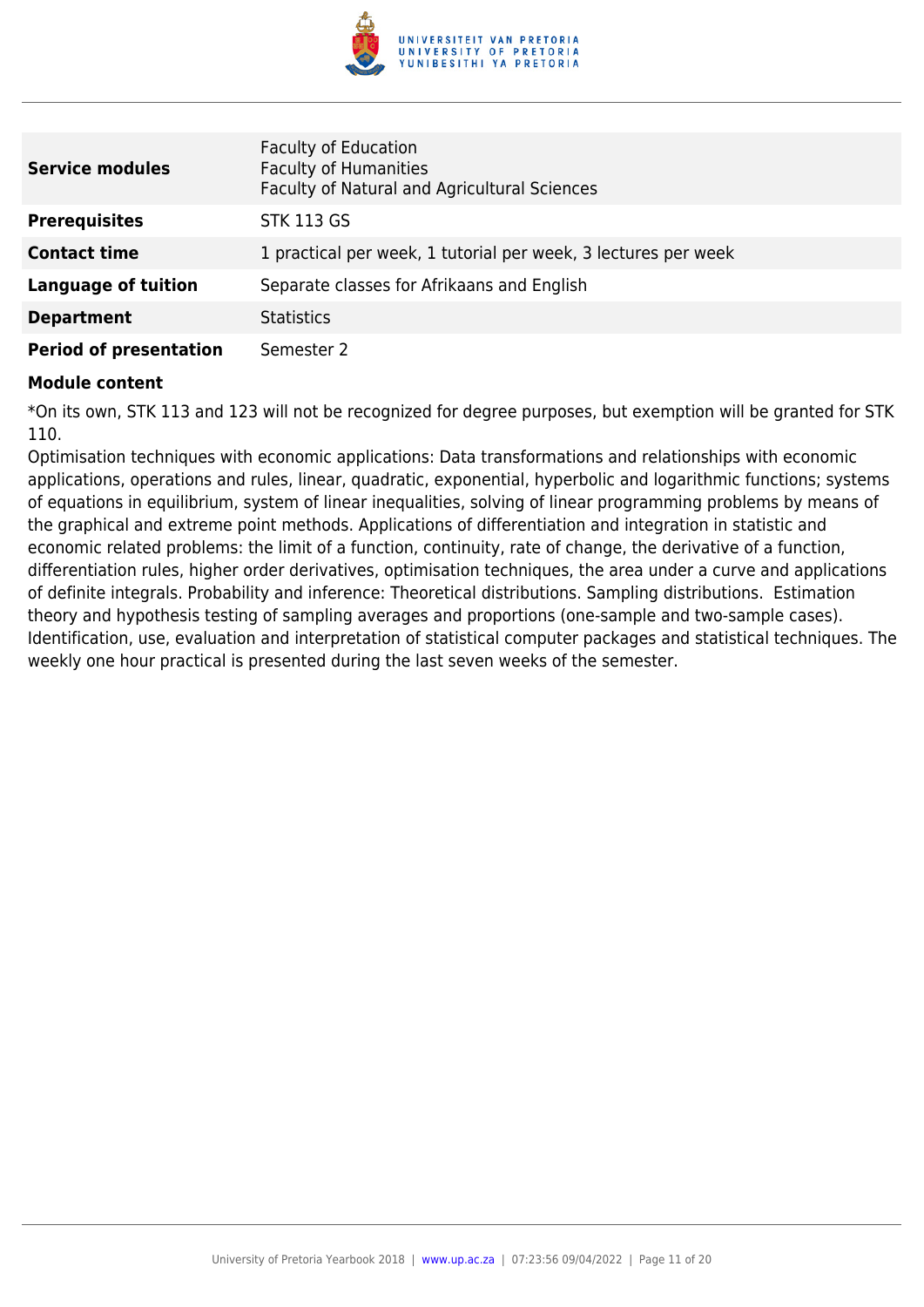

## Curriculum: Year 2

**Minimum credits: 175**

## **Fundamental modules**

## **Introduction to moral and political philosophy 251 (FIL 251)**

| <b>Module credits</b>         | 10.00                                                                                                               |
|-------------------------------|---------------------------------------------------------------------------------------------------------------------|
| <b>Service modules</b>        | Faculty of Engineering, Built Environment and Information Technology<br>Faculty of Economic and Management Sciences |
| <b>Prerequisites</b>          | No prerequisites.                                                                                                   |
| <b>Contact time</b>           | 2 lectures per week                                                                                                 |
| <b>Language of tuition</b>    | Afrikaans and English are used in one class                                                                         |
| <b>Department</b>             | Philosophy                                                                                                          |
| <b>Period of presentation</b> | Quarter 2, 3 and 4                                                                                                  |

#### **Module content**

In this module students are equipped with an understanding of the moral issues influencing human agency in economic and political contexts. In particular philosophy equips students with analytical reasoning skills necessary to understand and solve complex moral problems related to economic and political decision making. We demonstrate to students how the biggest questions concerning the socio-economic aspects of our lives can be broken down and illuminated through reasoned debate. Examples of themes which may be covered in the module include justice and the common good, a moral consideration of the nature and role of economic markets on society, issues concerning justice and equality, and dilemmas of loyalty. The works of philosophers covered may for instance include that of Aristotle, Locke, Bentham, Mill, Kant, Rawls, Friedman, Nozick, Bernstein, Dworkin, Sandel, Walzer, and MacIntyre.

## **Core modules**

#### **Consumer behaviour 212 (BEM 212)**

| <b>Module credits</b>         | 16.00                                                                                                                                                |
|-------------------------------|------------------------------------------------------------------------------------------------------------------------------------------------------|
| <b>Service modules</b>        | Faculty of Engineering, Built Environment and Information Technology<br><b>Faculty of Humanities</b><br>Faculty of Natural and Agricultural Sciences |
| <b>Prerequisites</b>          | <b>BEM 120 GS</b>                                                                                                                                    |
| <b>Contact time</b>           | 3 lectures per week                                                                                                                                  |
| <b>Language of tuition</b>    | Afrikaans and English are used in one class                                                                                                          |
| <b>Department</b>             | Marketing Management                                                                                                                                 |
| <b>Period of presentation</b> | Semester 1                                                                                                                                           |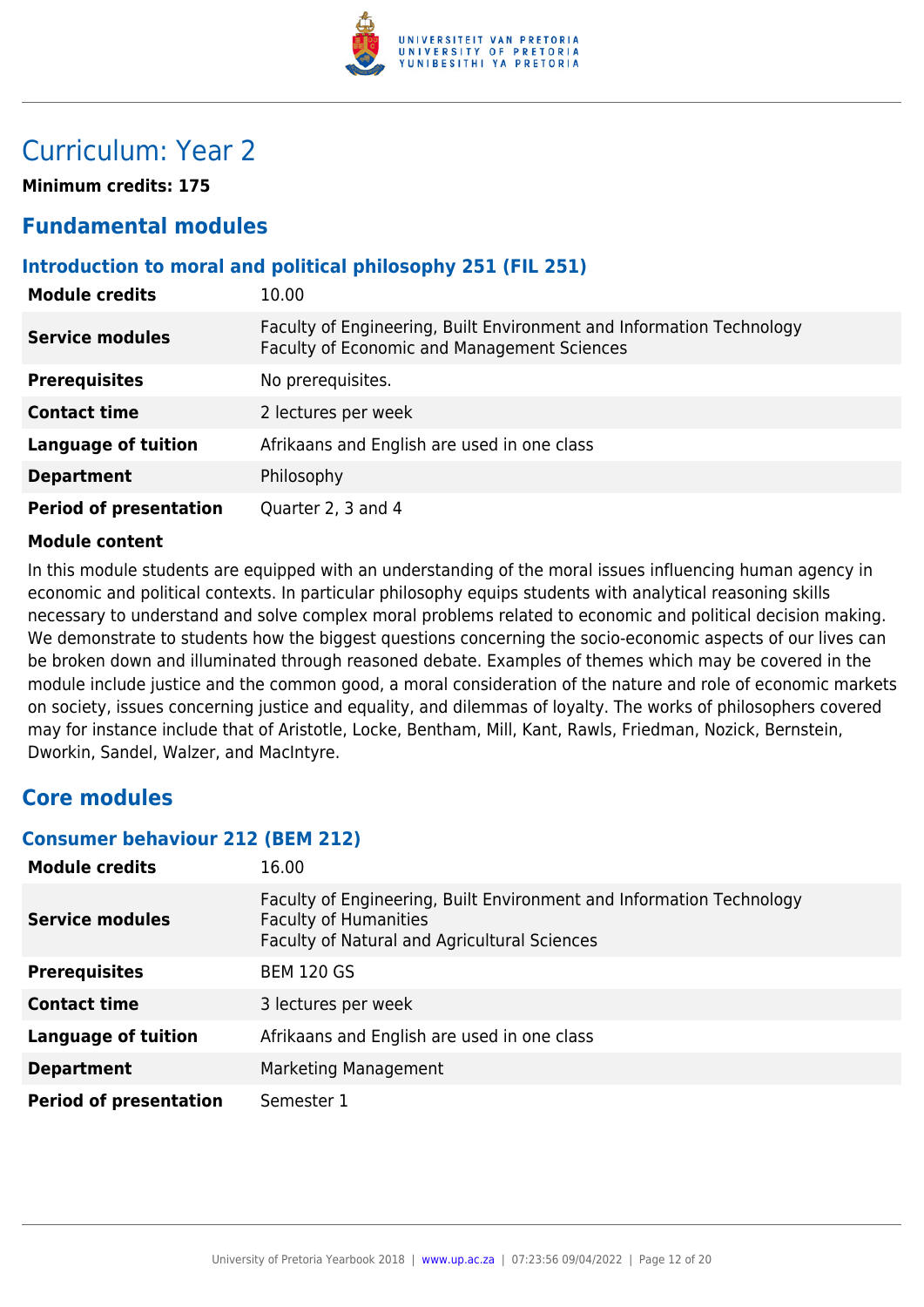

Internal and external influencing factors of consumer behaviour, the consumer's decision process and application fields of consumer behaviour, consumerisms and social responsibility, buying behaviour of consumers in both product and service related industries, consumer psychology and the influence thereof on buying behaviour, psychology of pricing, influencing factors in consumer buying behaviour, the impact of various forms of marketing communication on buying behaviour.

#### **Integrated brand communications 224 (BEM 224)**

| <b>Module credits</b>         | 16.00                                                                                                                                                |
|-------------------------------|------------------------------------------------------------------------------------------------------------------------------------------------------|
| <b>Service modules</b>        | Faculty of Engineering, Built Environment and Information Technology<br><b>Faculty of Humanities</b><br>Faculty of Natural and Agricultural Sciences |
| <b>Prerequisites</b>          | <b>BEM 120 GS</b>                                                                                                                                    |
| <b>Contact time</b>           | 3 lectures per week                                                                                                                                  |
| <b>Language of tuition</b>    | Afrikaans and English are used in one class                                                                                                          |
| <b>Department</b>             | Marketing Management                                                                                                                                 |
| <b>Period of presentation</b> | Semester 2                                                                                                                                           |

#### **Module content**

Integrated brand communications approach, marketing communication planning, objectives and budgets for integrated marketing communications, principles and strategising of marketing communication elements, new media, the brand name communication process, marketing metrics and evaluation for marketing communication effectiveness.

#### **Business law 210 (BER 210)**

| <b>Module credits</b>         | 16.00                                                                                                                                                               |
|-------------------------------|---------------------------------------------------------------------------------------------------------------------------------------------------------------------|
| <b>Service modules</b>        | Faculty of Engineering, Built Environment and Information Technology<br>Faculty of Economic and Management Sciences<br>Faculty of Natural and Agricultural Sciences |
| <b>Prerequisites</b>          | No prerequisites.                                                                                                                                                   |
| <b>Contact time</b>           | 1 discussion class per week, 2 lectures per week                                                                                                                    |
| <b>Language of tuition</b>    | Separate classes for Afrikaans and English                                                                                                                          |
| <b>Department</b>             | Mercantile Law                                                                                                                                                      |
| <b>Period of presentation</b> | Semester 1                                                                                                                                                          |

#### **Module content**

Basic principles of law of contract. Law of sales, credit agreements, lease.

#### **Business law 220 (BER 220)**

**Module credits** 16.00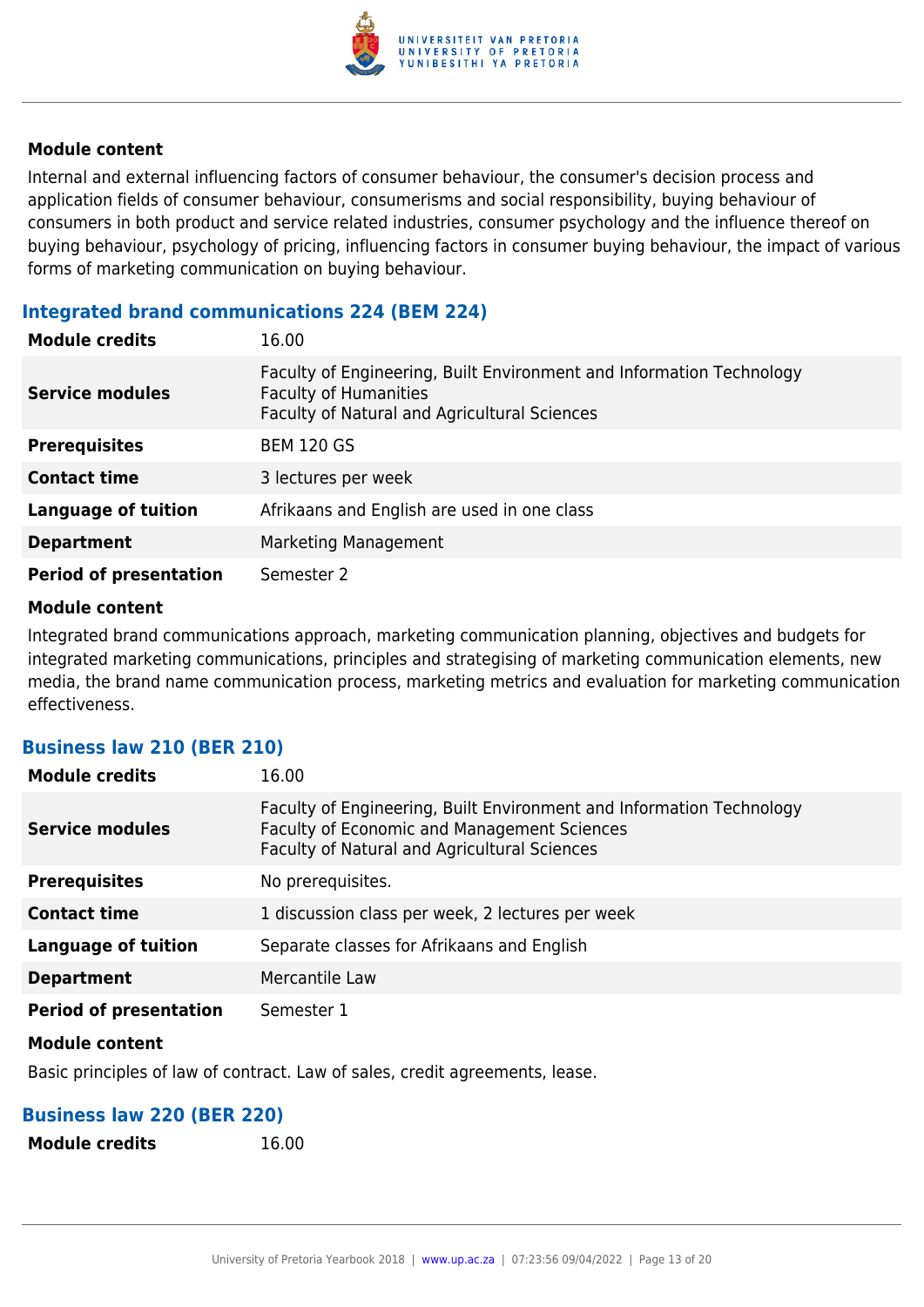

| <b>Service modules</b>        | Faculty of Engineering, Built Environment and Information Technology<br>Faculty of Economic and Management Sciences<br>Faculty of Natural and Agricultural Sciences |
|-------------------------------|---------------------------------------------------------------------------------------------------------------------------------------------------------------------|
| <b>Prerequisites</b>          | Examination entrance for BER 210                                                                                                                                    |
| <b>Contact time</b>           | 1 discussion class per week, 2 lectures per week                                                                                                                    |
| Language of tuition           | Separate classes for Afrikaans and English                                                                                                                          |
| <b>Department</b>             | Mercantile Law                                                                                                                                                      |
| <b>Period of presentation</b> | Semester 2                                                                                                                                                          |

Labour law. Aspects of security law. Law of insolvency. Entrepreneurial law; company law, law concerning close corporations. Law of partnerships.

#### **Financial management 212 (FBS 212)**

| <b>Module credits</b>         | 16.00                                                                |
|-------------------------------|----------------------------------------------------------------------|
| <b>Service modules</b>        | Faculty of Engineering, Built Environment and Information Technology |
| <b>Prerequisites</b>          | FRK 111 and 121/122 or FRK 100 or FRK 101                            |
| <b>Contact time</b>           | 3 lectures per week                                                  |
| <b>Language of tuition</b>    | Module is presented in English                                       |
| <b>Department</b>             | <b>Financial Management</b>                                          |
| <b>Period of presentation</b> | Semester 1                                                           |

#### **Module content**

Role and environment of managerial finance; Financial statement analysis; Cash flow and financial planning; Time value of money; Risk and return. Capital investment decisions; Working capital management.

## **Financial management 222 (FBS 222)**

| <b>Module credits</b>         | 16.00                                                                |
|-------------------------------|----------------------------------------------------------------------|
| <b>Service modules</b>        | Faculty of Engineering, Built Environment and Information Technology |
| <b>Prerequisites</b>          | FRK 111 and 122/121 or FRK 100 or FRK 101                            |
| <b>Contact time</b>           | 3 lectures per week                                                  |
| <b>Language of tuition</b>    | Module is presented in English                                       |
| <b>Department</b>             | <b>Financial Management</b>                                          |
| <b>Period of presentation</b> | Semester 2                                                           |

#### **Module content**

Introduction to management accounting; Cost terms, concepts and classifications; Job-order costing; Process costing; Cost behaviour; Variable versus absorption costing; Cost-volume profit relationships; Budgeting.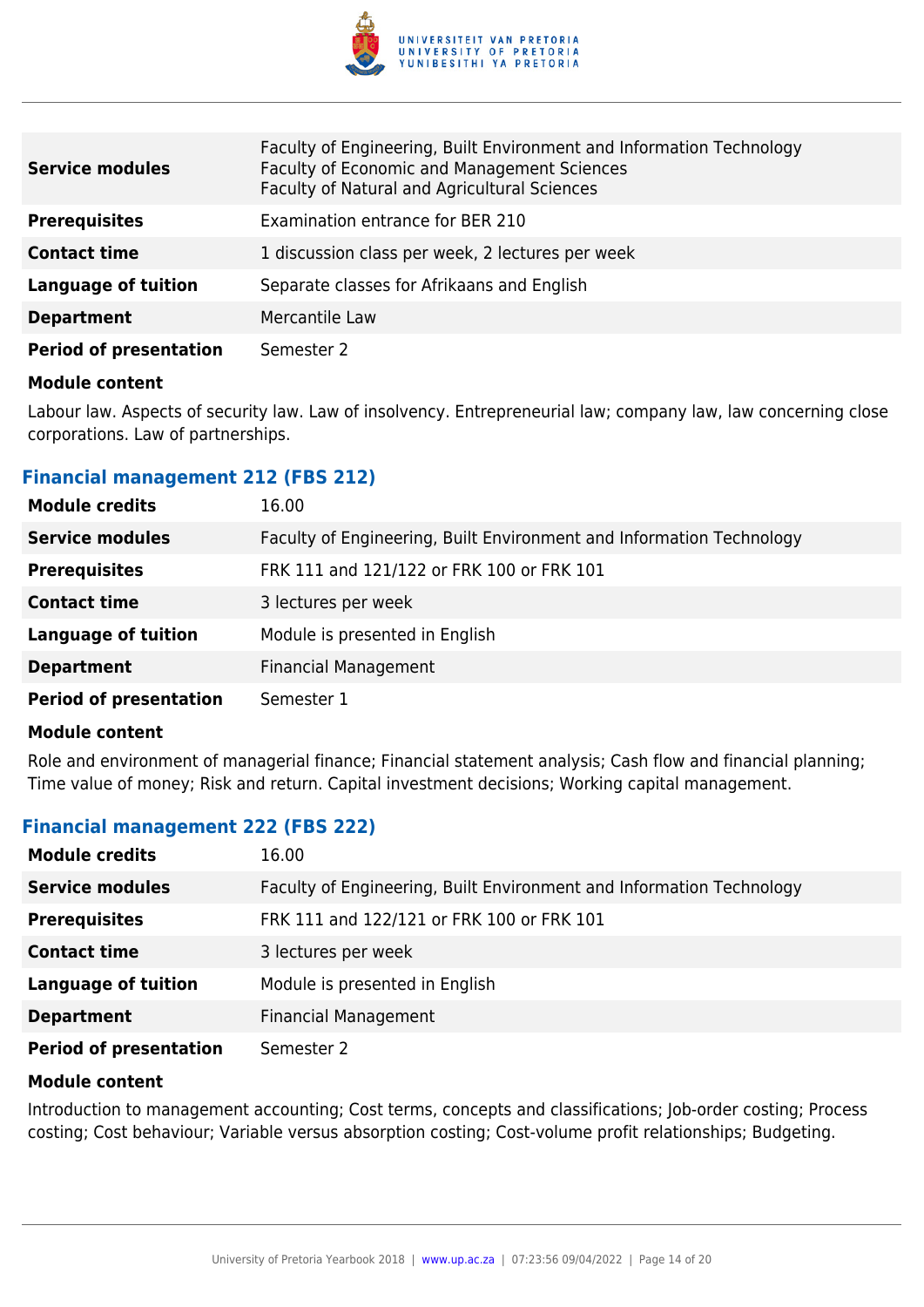

## **Communication management 281 (KOB 281)**

| <b>Module credits</b>         | 5.00                                |
|-------------------------------|-------------------------------------|
| <b>Contact time</b>           | 3 lectures per week                 |
| Language of tuition           | Module is presented in English      |
| <b>Department</b>             | Divsion of Communication Management |
| <b>Period of presentation</b> | Quarter 1                           |

#### **Module content**

\*Module content will be adapted in accordance with the appropriate degree programme. Only one of KOB 281– 284 may be taken as a module where necessary for a programme.

Applied business communication skills

Acquiring basic business communication skills will enhance the capabilities of employees, managers and leaders in the business environment. An overview of applied skills on the intrapersonal, dyadic, interpersonal, group (team), organisational, public and mass communication contexts is provided. The practical part of the module (for example, the writing of business reports and presentation skills) concentrates on the performance dimensions of these skills as applied to particular professions.

#### **Business management 210 (OBS 210)**

| <b>Module credits</b>         | 16.00                                                                                                                                               |
|-------------------------------|-----------------------------------------------------------------------------------------------------------------------------------------------------|
| <b>Service modules</b>        | Faculty of Engineering, Built Environment and Information Technology<br><b>Faculty of Education</b><br>Faculty of Natural and Agricultural Sciences |
| <b>Prerequisites</b>          | OBS 114 or 124 with admission to the examination in the other                                                                                       |
| <b>Language of tuition</b>    | Separate classes for Afrikaans and English                                                                                                          |
| <b>Department</b>             | <b>Business Management</b>                                                                                                                          |
| <b>Period of presentation</b> | Semester 1                                                                                                                                          |

#### **Module content**

Logistics management

The role of logistics in an enterprise; definition and scope of customer service; electronic and other logistics information systems; inventory management; materials management with special reference to Japanese systems; management of the supply chain. Methods of transport and transport costs; types and costs of warehousing; electronic aids in materials handling; cost and price determination of purchases; organising for logistics management; methods for improving logistics performance.

## **Entrepreneurship 213 (OBS 213)**

| <b>Module credits</b> | 16.00                                                                                                                |
|-----------------------|----------------------------------------------------------------------------------------------------------------------|
| <b>Prerequisites</b>  | OBS 114 or 124 with admission to the examination in the other. Only available to<br>BCom (Entrepreneurship) students |
| <b>Contact time</b>   | 3 lectures per week                                                                                                  |
| Language of tuition   | Module is presented in English                                                                                       |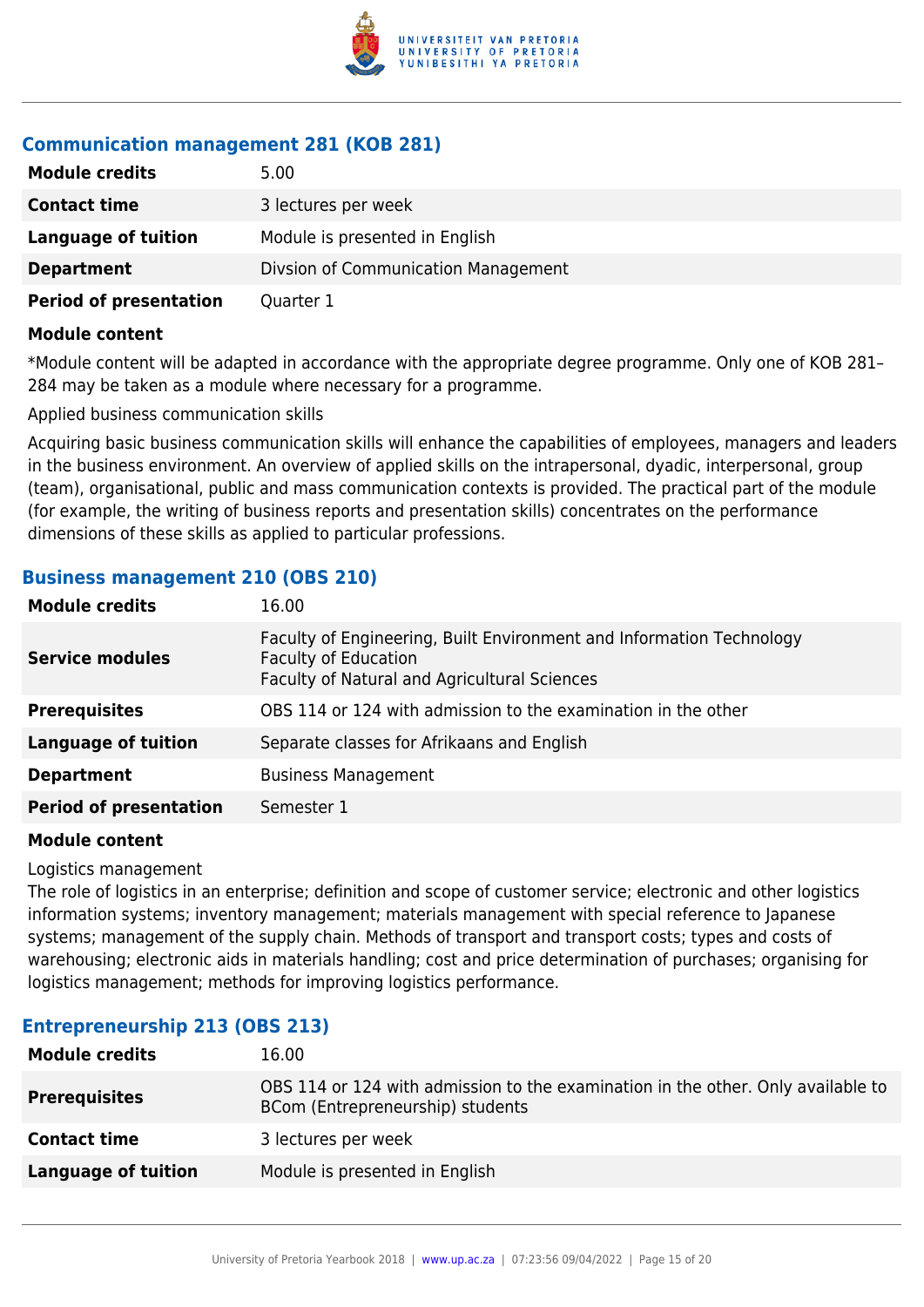

#### **Department** Business Management

**Period of presentation** Semester 1

#### **Module content**

\*Only for BCom (Entrepreneurship) students

Creativity, innovation and identification of opportunities: the role of creativity; techniques to facilitate creativity; barriers to creativity; creative versus critical thinking.

Creative problem-solving and identification of opportunities: identification of opportunities; development of ideas; evaluation and prioritising of ideas, ideation and design thinking.

Reinforcement of personal attributes: personal attributes and actions to facilitate creativity; enhancement of intuitive abilities. Translation of ideation, design thinking and prototyping towards the process of innovation.

#### **Business management 220 (OBS 220)**

| <b>Module credits</b>         | 16.00                                                                                                                                               |
|-------------------------------|-----------------------------------------------------------------------------------------------------------------------------------------------------|
| <b>Service modules</b>        | Faculty of Engineering, Built Environment and Information Technology<br><b>Faculty of Education</b><br>Faculty of Natural and Agricultural Sciences |
| <b>Prerequisites</b>          | OBS 114 or 124 with admission to the examination in the other                                                                                       |
| <b>Contact time</b>           | 3 lectures per week                                                                                                                                 |
| <b>Language of tuition</b>    | Separate classes for Afrikaans and English                                                                                                          |
| <b>Department</b>             | <b>Business Management</b>                                                                                                                          |
| <b>Period of presentation</b> | Semester 2                                                                                                                                          |

#### **Module content**

Project management: Introduction

Project management concepts; needs identification; the project, the project manager and the project team; types of project organisations; project communication and documentation.

Planning and control: planning, scheduling and schedule control of projects; resource considerations and allocations; cost planning and performance evaluation.

#### **Entrepreneurship 223 (OBS 223)**

| <b>Module credits</b>         | 16.00                                                          |
|-------------------------------|----------------------------------------------------------------|
| <b>Prerequisites</b>          | OBS 213 GS. Only available to BCom (Entrepreneurship) students |
| <b>Contact time</b>           | 3 lectures per week                                            |
| <b>Language of tuition</b>    | Afrikaans and English are used in one class                    |
| <b>Department</b>             | <b>Business Management</b>                                     |
| <b>Period of presentation</b> | Semester 2                                                     |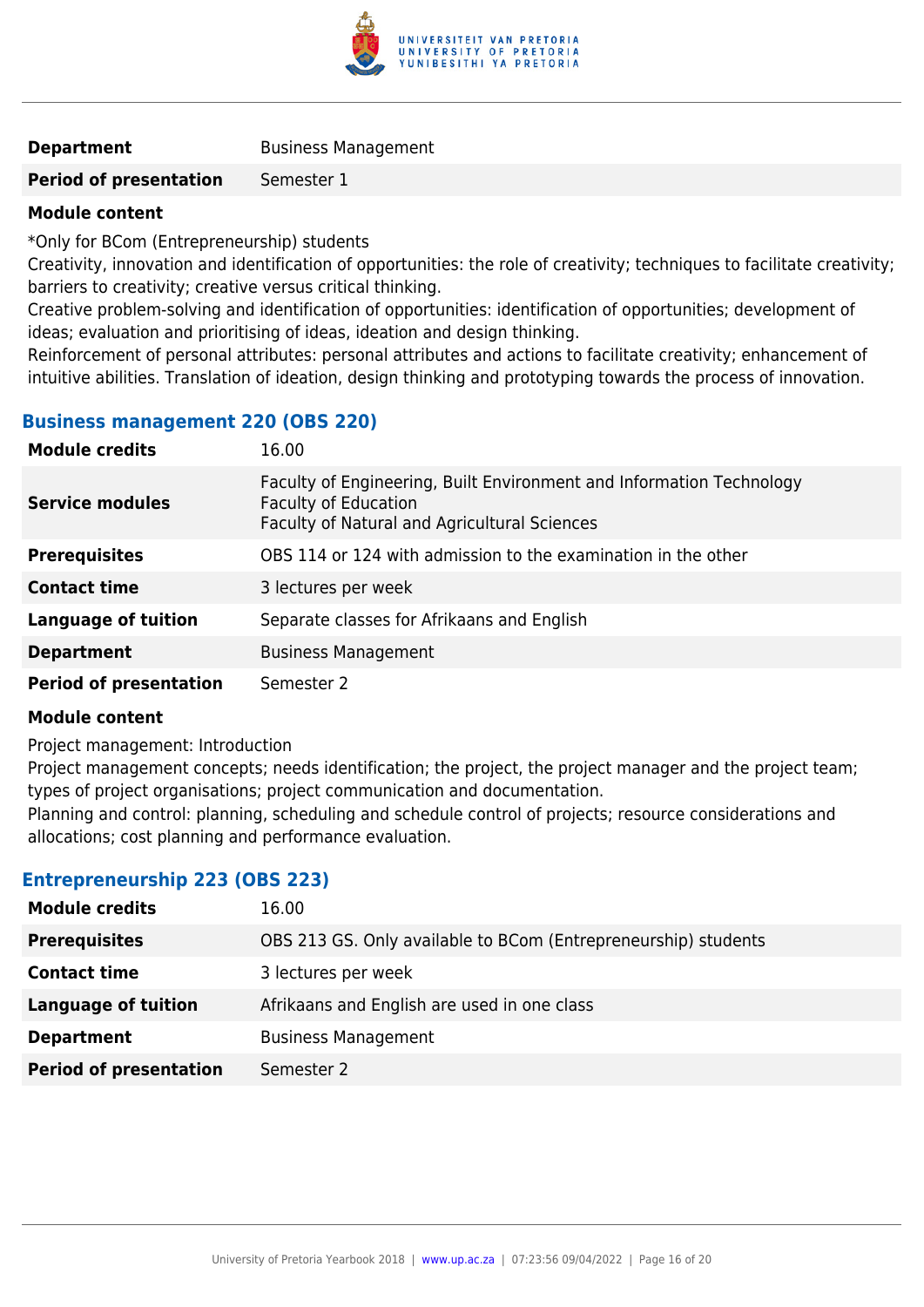

\*Only for BCom (Entrepreneurship) students

Feasibility and business modelling, taking ideation to market. Market research and feasibility. Designing business models aligned with the market realm. Value-to-customer building and business efficiency development.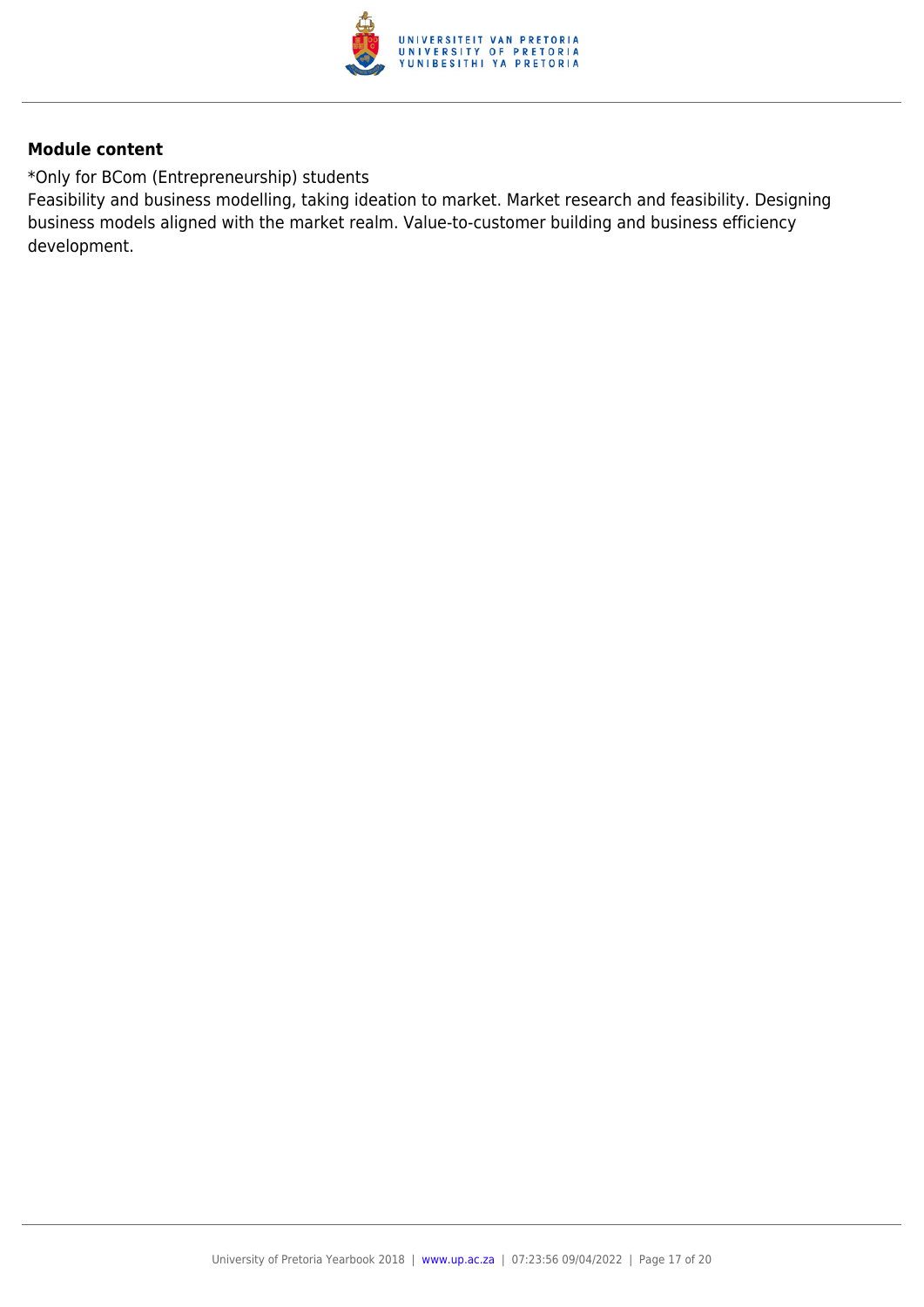

## Curriculum: Final year

**Minimum credits: 120**

## **Core modules**

## **Business management 310 (OBS 310)**

| <b>Module credits</b>         | 20.00                                                                                               |
|-------------------------------|-----------------------------------------------------------------------------------------------------|
| <b>Service modules</b>        | Faculty of Engineering, Built Environment and Information Technology<br><b>Faculty of Education</b> |
| <b>Prerequisites</b>          | OBS 114 or 124 with admission to the examination in the other                                       |
| <b>Contact time</b>           | 3 lectures per week                                                                                 |
| <b>Language of tuition</b>    | Separate classes for Afrikaans and English                                                          |
| <b>Department</b>             | <b>Business Management</b>                                                                          |
| <b>Period of presentation</b> | Semester 1                                                                                          |

#### **Module content**

Human resource management and development

The environment in which human resource management takes place; job analysis; strategic human resource planning; equal employment opportunities; planning and management of training; development and careers; functioning in a global environment.

Negotiation and collective bargaining

The nature of negotiation; preparation for negotiation; negotiating for purposes of climate creation; persuasive communication; handling conflict and aggression; specialised negotiation and collective bargaining in the South African context.

## **Entrepreneurship 313 (OBS 313)**

| <b>Module credits</b>         | 20.00                                                                                                                   |
|-------------------------------|-------------------------------------------------------------------------------------------------------------------------|
| <b>Prerequisites</b>          | OBS 114,124 and 213 with admission to the examination in OBS 223. Only<br>available to BCom (Entrepreneurship) students |
| <b>Contact time</b>           | 3 lectures per week                                                                                                     |
| <b>Language of tuition</b>    | Module is presented in English                                                                                          |
| <b>Department</b>             | <b>Business Management</b>                                                                                              |
| <b>Period of presentation</b> | Semester 1                                                                                                              |
|                               |                                                                                                                         |

#### **Module content**

\*Only for BCom (Entrepreneurship) students

The practice of starting up by applying the lean start-up principles; Understanding the realm and elements of the pre- and start-up process; Incubation and commercialisation within the entrepreneurial process. International exposure towards expanding business footprint (virtual entrepreneurial team collaboration).

## **Business management 320 (OBS 320)**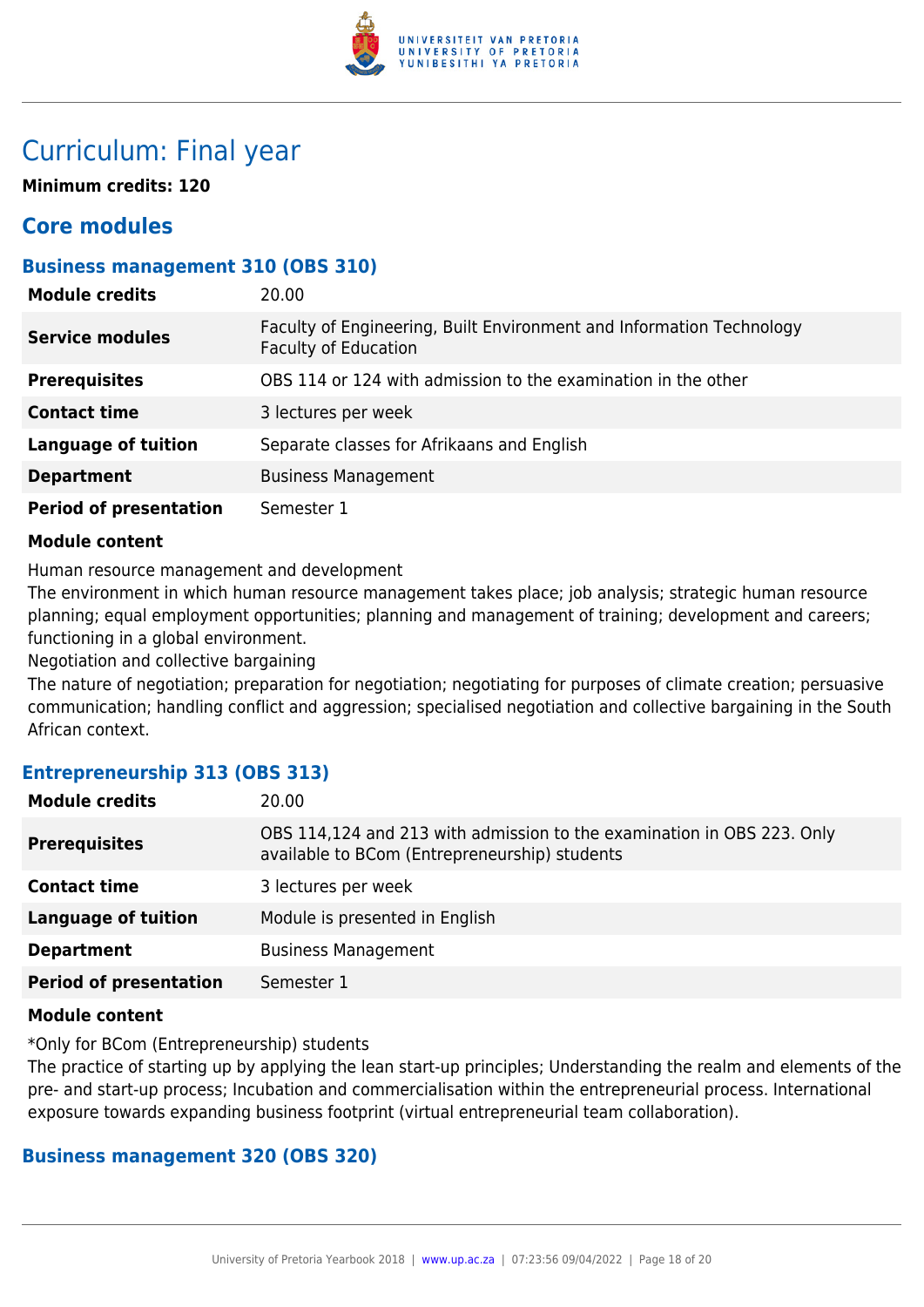

| <b>Module credits</b>         | 20.00                                                                                               |
|-------------------------------|-----------------------------------------------------------------------------------------------------|
| <b>Service modules</b>        | Faculty of Engineering, Built Environment and Information Technology<br><b>Faculty of Education</b> |
| <b>Prerequisites</b>          | OBS 114 or 124 with admission to the examination in the other                                       |
| <b>Language of tuition</b>    | Separate classes for Afrikaans and English                                                          |
| <b>Department</b>             | <b>Business Management</b>                                                                          |
| <b>Period of presentation</b> | Semester 2                                                                                          |

Strategic management analysis and formulation

Basic concepts; formulation of mission; policy and objectives; external evaluation of the business environment; internal evaluation of the enterprise; including intellectual assets; the formulation and development of a strategic plan.

Strategic management implementation

The role of management in strategy implementation; budgets as instrument in the implementation process; leading processes of change within enterprises; supporting policies, procedures and information systems for implementation in the various functional areas; evaluation and control of implementation.

## **Entrepreneurship 323 (OBS 323)**

| <b>Module credits</b>         | 20.00                                                                                          |
|-------------------------------|------------------------------------------------------------------------------------------------|
| <b>Prerequisites</b>          | Admission to the examination in OBS 313. Only available to BCom<br>(Entrepreneurship) students |
| <b>Contact time</b>           | 3 lectures per week                                                                            |
| <b>Language of tuition</b>    | Module is presented in English                                                                 |
| <b>Department</b>             | <b>Business Management</b>                                                                     |
| <b>Period of presentation</b> | Semester 2                                                                                     |
|                               |                                                                                                |

#### **Module content**

\*Only for BCom (Entrepreneurship) students

 Advanced entrepreneurship. Exponential growth orientation and entrepreneurial venturing alignment. Business plan for growth: design, formulation and presentation. Financing options and modelling for the entrepreneurial venture towards fast growth.

#### **International business management 359 (OBS 359)**

| <b>Module credits</b>      | 20.00                                                                |
|----------------------------|----------------------------------------------------------------------|
| <b>Service modules</b>     | Faculty of Engineering, Built Environment and Information Technology |
| <b>Prerequisites</b>       | OBS 114 or OBS 124 with admission to the examination in the other    |
| <b>Contact time</b>        | 2 lectures per week                                                  |
| <b>Language of tuition</b> | Separate classes for Afrikaans and English                           |
| <b>Department</b>          | <b>Business Management</b>                                           |